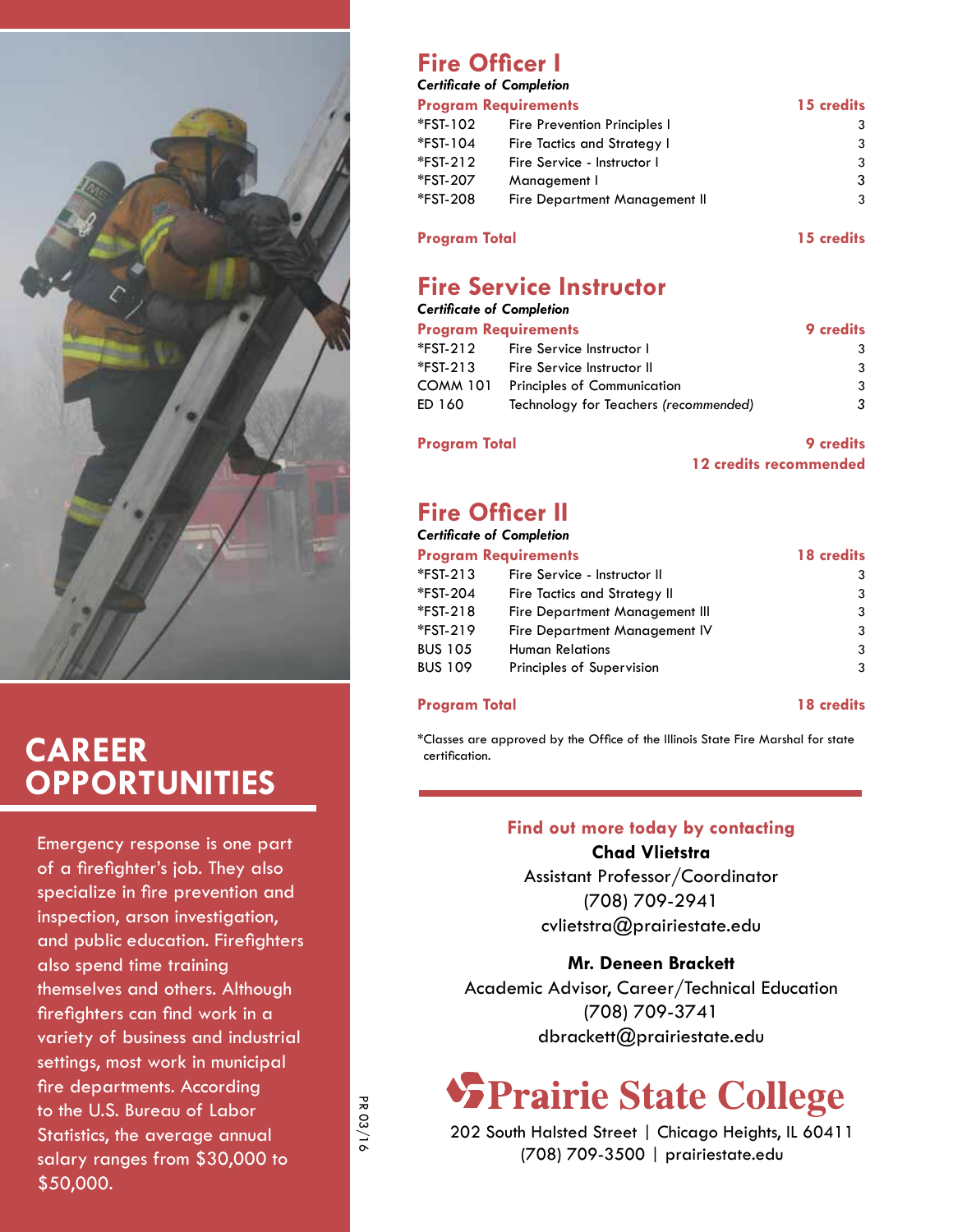# **PRAIRIE STATE COLLEGE Fire Science Program**

**EST**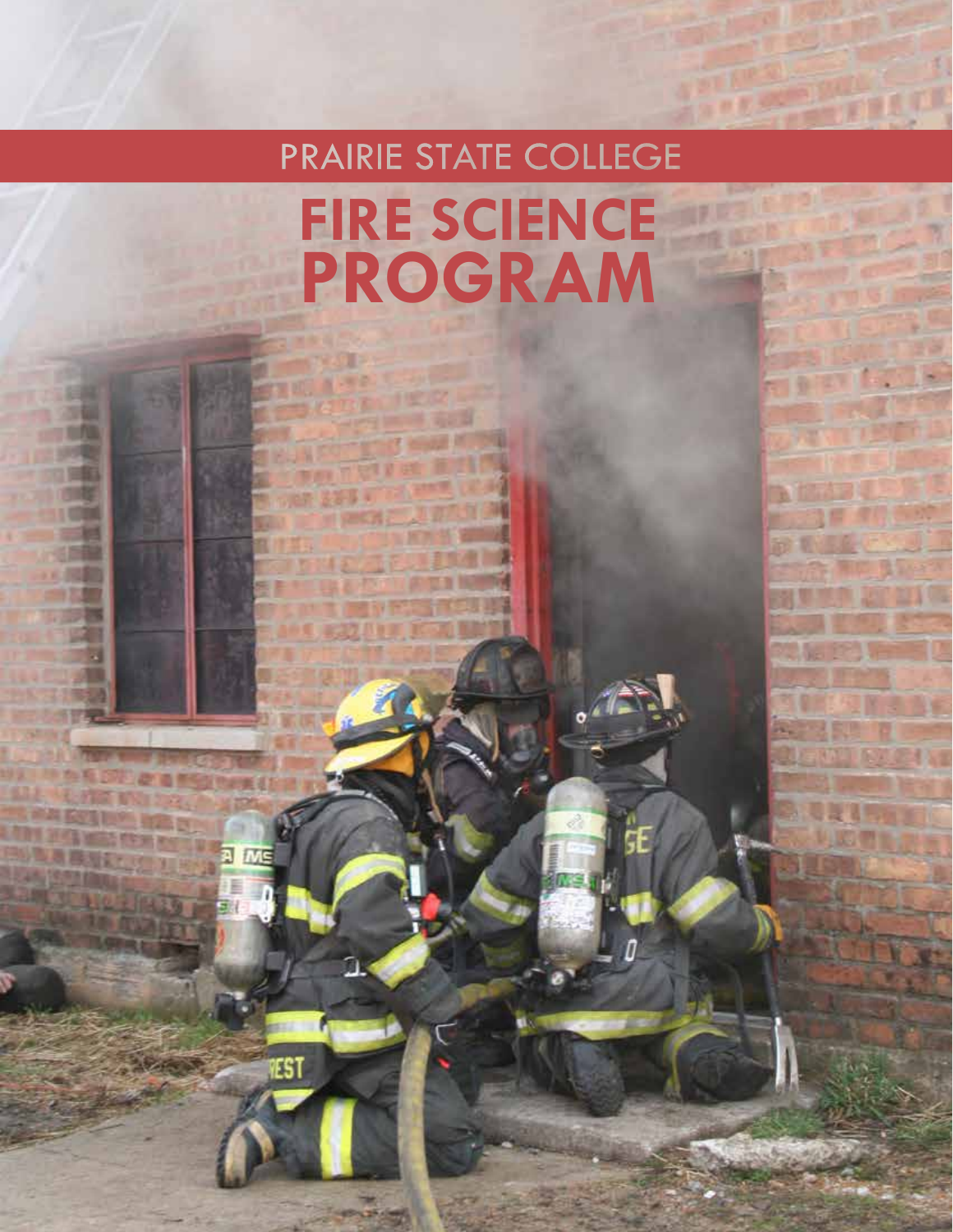

## **Fire Science at Prairie State College**

If fire science is a career that interests you, Prairie State College (PSC) can help you achieve that goal. The Fire Science program at PSC prepares you to pursue a career in fire science through a combination of classroom learning and simulated fire situations where you actually practice the skills you've learned. If you possess personal courage, high energy, dedication, and initiative, a fire science career may be for you.

## **degrees and certificates**

#### **Associate in Applied Science (A.A.S.)**

Fire Science Technology

#### **Certificate of Achievement**

Fire Science Technology Basic Firefighter Operations Firefighter III Firefighter/EMT

## **Fire Science Technology**

#### *A.A.S. Degree*

This curriculum prepares the student for employment as a volunteer, paid-on-call part-time, or full-time municipal firefighter.

| Area A: Communication         | <b>I. General Education Core Requirements</b> | <b>19 credits</b>        |
|-------------------------------|-----------------------------------------------|--------------------------|
|                               |                                               | 6                        |
| <b>ENG 101</b>                | Composition I - with a grade of C or better   | 3                        |
| <b>COMM 101</b>               | Principles of Communication                   | 3                        |
|                               | <b>Area B: Humanities and Fine Arts</b>       | 3                        |
| Select one course from Area B |                                               |                          |
| <b>Area C: Mathematics</b>    |                                               | 3                        |
| <b>MATH 112</b>               | <b>General Education Mathematics</b>          | 3                        |
| or                            |                                               |                          |
| <b>MATH 115</b>               | <b>General Education Statistics</b>           | 3                        |
|                               |                                               |                          |
|                               | <b>Area D: Physical and Life Sciences</b>     | 4                        |
| Select one course from:       |                                               |                          |
| <b>BIOL 100</b>               | <b>General Education Biology</b>              | $\boldsymbol{A}$         |
| <b>BIOL 112</b>               | Organismal Biology                            | 4                        |
| <b>CHEM 105</b>               | Survey of General Chemistry                   | 4                        |
| PHYSC 111                     | <b>Physical Science</b>                       | $\overline{\mathcal{A}}$ |
| PHYSC 112                     | <b>Earth Science</b>                          | 4                        |
| <b>PHYSI 101</b>              | Conceptual Physics                            | 4                        |
|                               |                                               |                          |
|                               | Area E: Social and Behavioral Sciences        | 3                        |

#### PSYCH 101 Introduction to Psychology *required* 3

#### **I. Program Requirements 37 credits** BUS 127 Business Communications 3 FST 101 Introduction to Fire Science Technology 3 FST 102 Fire Prevention Principles I 3 FST 104 Fire Tactics and Strategy I 3 FST 105 Construction and Fire Systems 3 FST 106 Hazardous Materials Operations 3 FST 119 Basic Firefighter Operations 7 FST 202 Vehicle and Machinery Operations 3 FST 204 Fire Tactics and Strategy II 3 FST 210 Fire Apparatus Engineer 3 FST 212 Fire Service - Instructor I 3

#### **III. Electives 6 credits**

| Select 6 credits from: |                                       |   |
|------------------------|---------------------------------------|---|
| EMS 101                | <b>Emergency Medical Technician</b>   | 7 |
| FST 121                | Introduction to Homeland Security     | 3 |
| FST 201                | Arson Investigation                   | 3 |
| FST 205                | Hazardous Materials Technician A      | 3 |
| FST 207                | Fire Department Management I          | 3 |
| FST 208                | Fire Department Management II         | 3 |
| FST 209                | Fire Prevention Principles II         | 3 |
| FST 213                | Fire Service - Instructor II          | 3 |
| FST 218                | Fire Department Management III        | 3 |
| FST 219                | Fire Department Management IV         | 3 |
| FRESP 101              | First Responder                       | 3 |
| PHOTO 171              | Intro. to Black and White Photography | 3 |

#### **Program Total 62 credits**